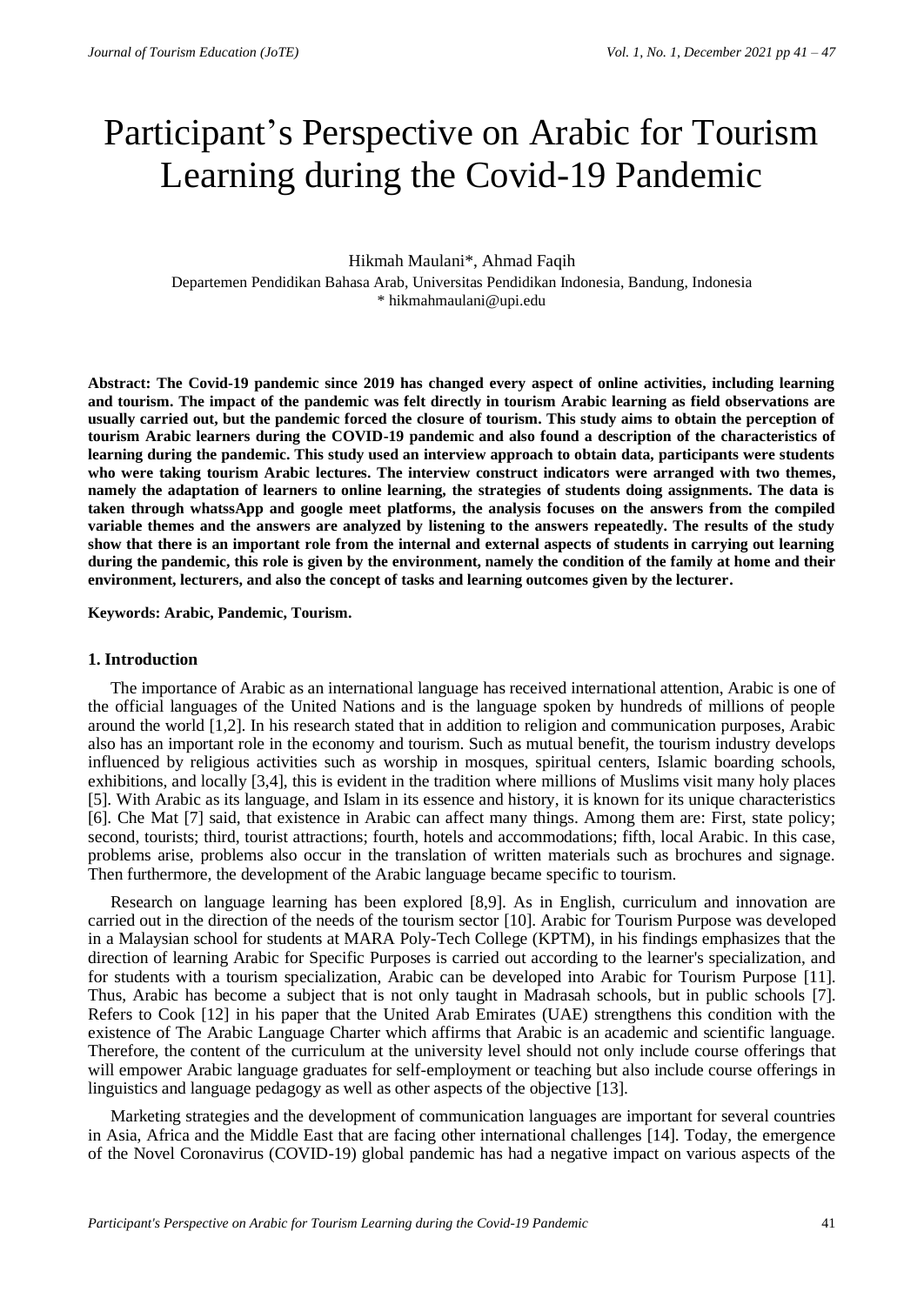international economy, including the tourism industry sector [15]. This fact also has an impact on the continuity of language learning, including Arabic. The pandemic forced a situation where schools were forced to close and learning was shifted to online learning. Learning activities have changed starting from face-toface learning to distance learning, all forms of learning models and strategies are carried out online [16]. Not to mention that this situation experienced various obstacles and advantages, Hidayat explained that the National Joint Committee on Learning Disabilities (NJCLD) stipulates "Barriers to Learning Development" is a general term relating to barriers in heterogeneous groups who really have difficulty understanding and using listening, speaking, reading, writing, thinking or math skills [17].

Specifically, this study emphasizes exploring student perceptions as learners in responding to distance learning situations for Arabic Tourism courses during the Covid-19 Pandemic, based on argumentative aspects related to student attitudes in adapting to learning during the Pandemic, as well as strategies carried out by students and lecturers. in carrying out learning so that learning outcomes are carried out in the midst of many closures of access to the tourism industry.

### **2. Methods**

This study uses a qualitative approach. The qualitative approach is to find the meaning of the data collected by looking for relationships, similarities, or differences to draw conclusions as answers to existing problems. the process of qualitative research begins with developing basic assumptions and rules of thought that will be used in research. The data collected in the research are then interpreted.

#### *A. Participant*

Individual respondents who became the source of data in this study were students who were taking part in tourism Arabic learning activities totaling 10 participants. The selection of respondents using non-probability sampling in this case is that the selected students are private universities in Bandung, Indonesia who are taking tourism Arabic lectures during the pandemic. Students are believed to be able to give rational judgments based on their learning experiences.

| <b>Characteristic</b>   | N              |
|-------------------------|----------------|
| Male                    | 3              |
| Female                  | 7              |
| Age                     |                |
| $15 - 18$               | 8              |
| 19-21                   | $\overline{2}$ |
| $22 - 24$               |                |
| <b>Residential Area</b> |                |
| Metropolis              | 6              |
| Rural                   | 3              |
| Outermost area          | 1              |
| Internet access         |                |
| Very good               | 6              |
| Good                    | 6              |
| Quite good              |                |
| Bad                     | $\mathbf{1}$   |

**Table 1.**Characteristics of Participant Data.

#### *B. Data Analysis*

Data collection techniques are in-depth interviews and documentation such as video/audio recordings by organizing data. Unlike ordinary conversations, research interviews are aimed at obtaining information from one side only, therefore an asymmetrical relationship must be visible. Researchers tend to direct the interview to the discovery of participants' feelings, perceptions, and thoughts [18]. Structured interviews were conducted as a method to obtain information related to user perceptions among academics as participants.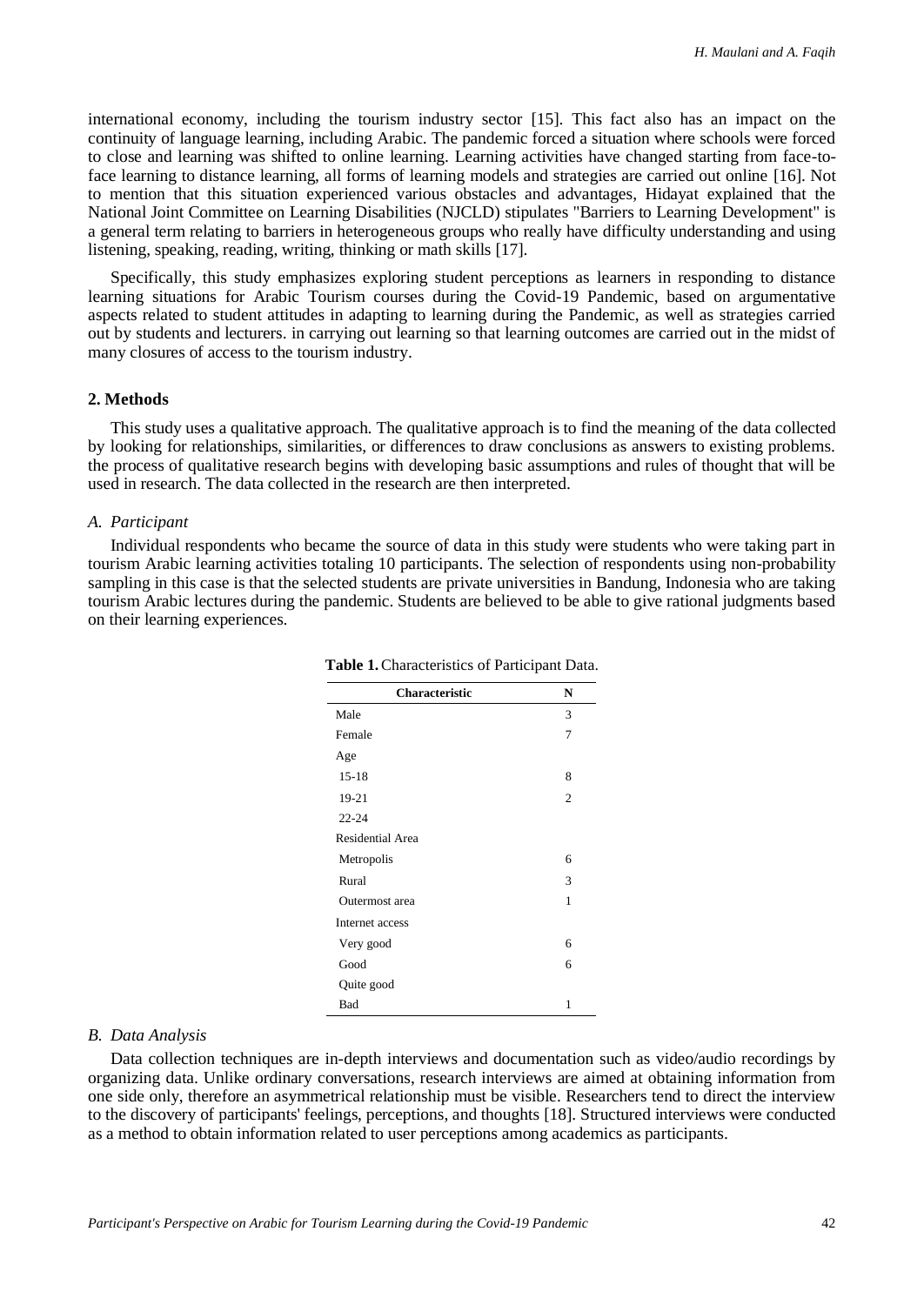The data analysis technique used in qualitative analysis has four stages, namely data collection, data reduction, namely by simplifying, classifying, and removing unnecessary data in such a way that the data can produce meaningful information and make it easier to draw conclusions. Furthermore, data presentation is when a collection of data is arranged systematically and easily understood, thus providing the possibility of generating conclusions. And the last step is drawing conclusions and verification with the aim of finding the meaning of the data collected by looking for relationships, similarities, or differences to draw conclusions as answers to existing problems.

| Participant | Data Encoding                                                                                                                                                                                                                                                                                           | Variable                                            |
|-------------|---------------------------------------------------------------------------------------------------------------------------------------------------------------------------------------------------------------------------------------------------------------------------------------------------------|-----------------------------------------------------|
| ZK#1        | Surprised, we usually learn to listen to demonstrations of material and<br>the results of observations from friends in class, seniors said this course<br>is very fun, because we can take a walk. It turned out to be a pandemic<br>and had to study at home. For me personally, need extra adaptation | <b>Adaptation of Learning Activities</b>            |
| GH#8        | At first it was very unpleasant, suddenly I had to google meet or zoom,<br>devices that I rarely touched during my previous lectures. But, don't force<br><i>it, what can you do?</i>                                                                                                                   | Learning Strategies During the Covid-19<br>Pandemic |

#### **3. Result and Discussion**

This research obtained findings with point classification:

First, adaptation of learning activities; In this context, explaining the state of each individual in responding to learning conditions that are different from before, the responses obtained become an illustration of how the individual's emotional state in carrying out learning activities, in addition to the demands of health protocols and government recommendations not to carry out non-essential activities outside the home form a strong character. active to passive. In the findings of this research, it is obtained an overview of how each individual participant manages learning motivation and emotions so that they carry out learning thoroughly;

Second, learning strategies during the covid-19 pandemic; in this context explains how lecturers make efforts in overcoming learning activities that change from face-to-face in class to virtual face-to-face in the digital world. Learning activities that should be carried out in class and observations outside the classroom to tourist attractions are forced to be diverted to the virtual world. Another situation is that the areas of the participants do not get internet access evenly, some experience problems in accessing internet signals, this cannot be considered small, and it becomes a demand for lecturers to find and implement appropriate solutions. In the findings of this context, it is obtained an overview of how each individual participant carries out learning strategies, especially in overcoming the task of observing tourist attractions.

#### *A. Adaptation of Learning Activities*

The existence of Arabic as tourism language became human resources attractiveness and gained special attention to actualize an effective communication in the tourist market which is visited by many Arab and Middle Eastern tourists. The purpose of language in the context of tourism was turning people from potential into actual clients through the use of verbal descriptions and visual elements. As other special languages, tourism language presented its characteristic like linguistic structure and special lexicon, system of symbol and conventional code. However, there was different mode for tourism: there were many feedbacks from the tourists, for example, when they reported their trip. Indirectly, it becomes a tourism promoter itself

Learning Arabic Tourism is not the same as learning Arabic in general. There are many aspects that must be taught and understood by students related to the concept of tourism itself first, the state and development of tourism in Indonesia, the development of Middle East tourism, and the role of Arabic as the language of tourism both in the tourism sector in Indonesia and in the Middle East itself. Learning should involve several things, including; teachers, students, teaching materials, evaluation, class. This completeness encourages the achievement of good and targeted learning implementation. However, 2019 when the emergence of the Covid-19 virus.

It should be emphasized that the purpose of language in the context of tourism is to transform people from potential into actual clients through the use of verbal descriptions and visual elements [19]. Language barriers,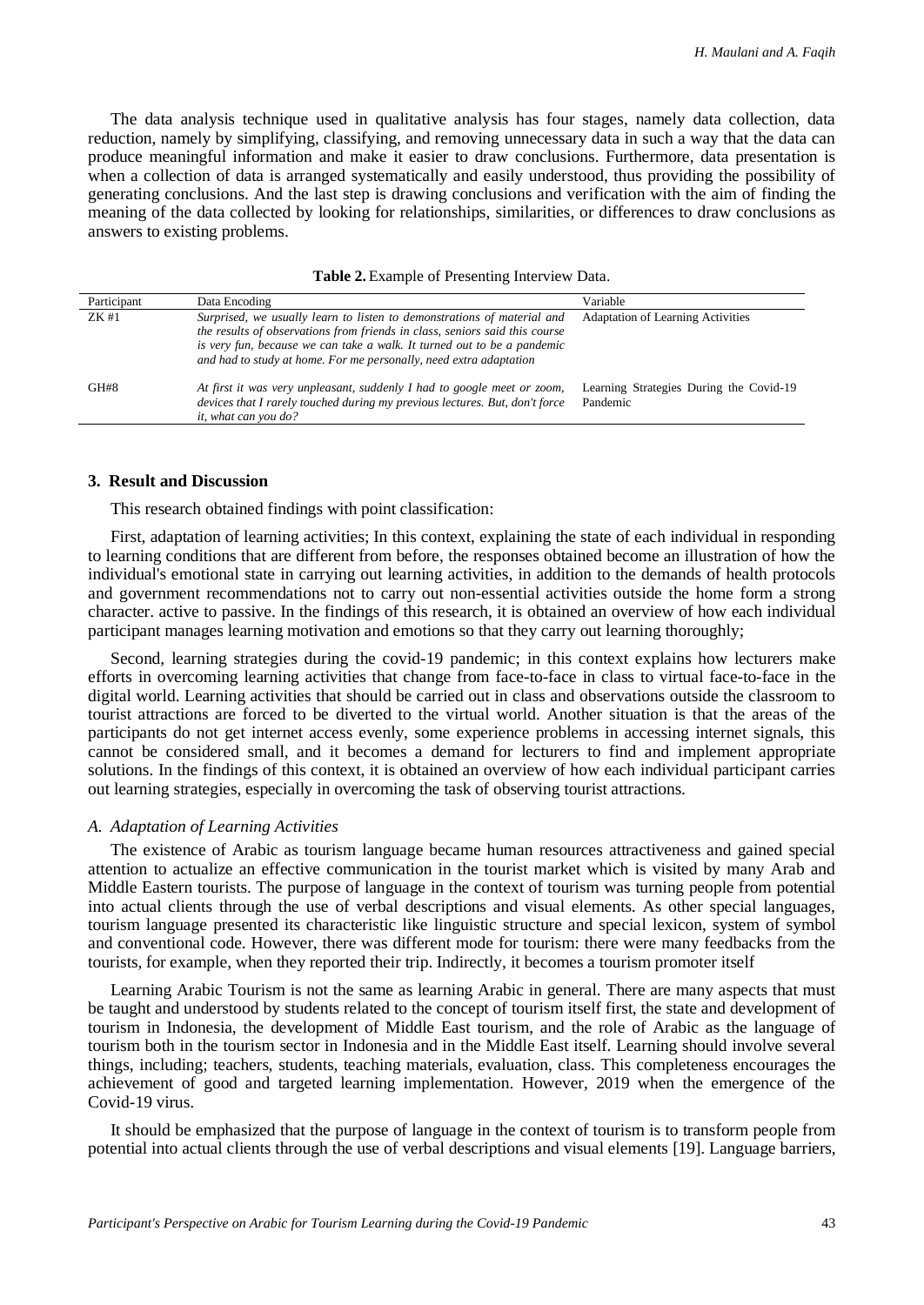as everyone knows, were important barriers for cross-cultural communication. The tourists were well aware of this difficulty, which had an important effect on their choice of prospective destinations, their preparation for the trip, the scope and content of their interactions with the local population and the quality of their experiences. However, inspite of the importance of language in tourism, this problem is surprisingly given little attention in the sociological and sociolinguistic literature.

In the implementation of tourism language learning, it is also necessary to use verbal language directly with the context of tourism organizers as well as tourists, as well as visual elements depicted through direct observation. Unfortunately, in terms of pandemic conditions, this is actually an obstacle and challenge in itself. The pandemic conditions have changed tourism elements from busy activities to quiet ones, from easyaccess activities to limited activities, from easy-to-interact activities to keeping a distance.

*We are confused about how to observe, going to tourist attractions is also difficult, virtually also difficult because the points that must be obtained are not optimal, especially regarding tourists, now everyone is ordered to stay at home, especially foreign tourists. It's sad, I'm confused hehe (WF#2, interview via Whatsapp)*

*Tourist attractions are quiet, even some of them are closed. Sharia hotels, middle eastern restaurants, tourist attractions in Arab villages are nothing but quiet (ZK #1, interview via whatsapp)*

These conditions can not be denied causing changes in the learning atmosphere, activities that are usually carried out face to face, and interact directly as well as direct practice in the field, namely where tourism actors change quickly without direct interaction, directly resulting in the condition of student learning motivation which tends to decrease. Regarding this motivation, it cannot only be considered small or ignored, student learning motivation affects the learning achievement that has been determined. Rumhadi [20] explained that motivation is a driver of effort and achievement. A person does a business because of motivation. Good motivation in learning will show good results. In other words, with diligent effort and based on motivation, someone who learns will be able to give birth to good achievements. Motivation in the language of tourism is a very important field as a benchmark for tourism marketing strategies. Beside that, development of Arabic Tourism became an indicator of tourists' satisfaction and travel values. That tourism language was an important subject to discover the influence of tourists on travel itself and also as a marketing strategy [21].

Various adaptation efforts were carried out by several participants, with the aim that they were able to control learning changes so that they did not lead to negligence in the implementation of learning. The efforts made in general appear explicitly and implicitly from the mental condition of the participants as well as encouragement from the lecturer.

Prior to the Covid-19 pandemic, Middle Eastern tourist visits to Indonesia, especially Java, were high. It was obtained from the West Java tourism office that the most of Middle Eastern tourists who came to West Java were Saudi Arabian around 40-60 years old. Mostly, they visit Indonesia with the intention of vacation, although some of them came for their business or family visit.

The peak is one of the favorite tourist destinations in West Java, there were Cibodas and Ciwidey peak. Most of Middle Eastern tourists interested to visit natural tourist destination, in this case, green hills, mountain or gardens. There were various amounts of accommodation in West Java:

| Rank | District/City         | <b>Accommodation</b> |  |
|------|-----------------------|----------------------|--|
|      | Kabupaten Bogor       | 15.593               |  |
|      | Kabupaten Cianjur     | 13.375               |  |
| 3    | Kabupaten Cirebon     | 5.432                |  |
|      | Kota Cirebon          | 791                  |  |
|      | Kota Bandung          | 330                  |  |
| 6    | Kota Bogor            | 80                   |  |
|      | Kabupaten Pangandaran | 74                   |  |
| 8    | Kabupaten Sukabumi    | 47                   |  |
|      | Kabupaten Garut       | 39                   |  |

**Table 3.** Data of Middle Eastern tourist accommodations in West Java.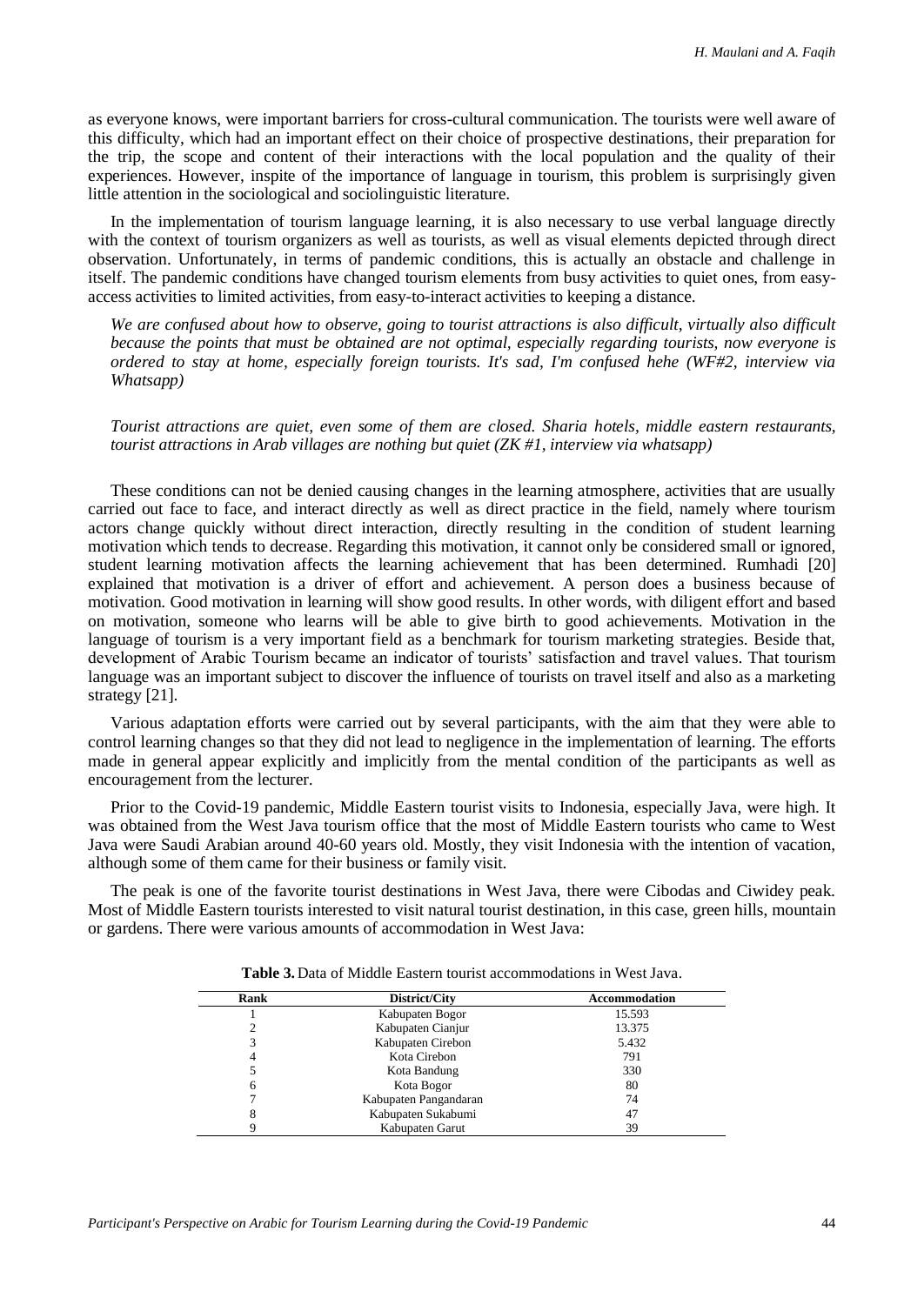## *B. Learning Strategies during the Covid-19 Pandemic*

Ministry of Tourism used their mother language for the internal requirements and universal language (English) for diplomatic requirements. Tourists themselves, they used their own language. They used tour guide service of HPI (*Himpunan Pariwisata Indonesia*) to understand Bahasa. HPI tour guides were well trained and certified tour guides. There were minimal constraints in communication. The problem came when there was no tour guide left so they could not understand tourists' language. The observation and interview results showed that most Middle Eastern tourists did not understand Bahasa Indonesia and rely on Arabic and English. This situation emphasized the importance of Arabic training and development for the purpose of tourism language beside of English. Arabic as the language of tourism will not only verbally used, but also can be used as tour guide language and written at tourist destination areas.

This condition is overcome by being poured in the learning curriculum with a direct practice. Basically, the Arabic tourism material before the COVID-19 pandemic was carried out. Learning for the three categories of learners described previously was carried out in several stages, in general, namely: Classical Learning, Group Discussion Classical Learning, Classical Field Observation, Group Discussion Field Observation, Live practice.

1) *Classical learning:* Classical learning system, namely, teacher-centered learning or instructors in the classroom, using the question and answer method. The material presented is in accordance with the concept of the learning material described previously. The teacher fills in active teaching and learning activities in the classroom for two meetings, followed by a group discussion model that has been formed previously. Learning is carried out in class, the material presented is in the form of basic concepts about tourism and tourism relations with the Arab nation and culture, and the use of language (Fusha/Amiyah) and memorizing vocabulary about tourism, speaking exercises using the repetition method and practicing with peers..

2) *Group discussion learning:* After two face-to-face meetings centered on the teacher, teaching and learning activities are centered on peer group discussions, according to previously determined material.

3) *Field observations I:* The first field observations were carried out together, led by the instructor as the person in charge. Observations were made in the form of college visits to the most popular tourist attractions visited by Arab/Middle Eastern tourists. Around West Java, the location of the visit was in Sariater and Cisarua Bogor.

| No.                         | Component                  | <b>Indicator</b>                        | <b>Problem Formulation</b>                                          | <b>Subject</b>                                |
|-----------------------------|----------------------------|-----------------------------------------|---------------------------------------------------------------------|-----------------------------------------------|
|                             | Language                   | Tourist language<br>speakers            | Languages spoken by tourists                                        | Arab/Middle East Traveler                     |
|                             |                            |                                         | The language used by the tour manager<br>Communication barriers     |                                               |
|                             |                            | Travel language<br>(tour guide)         | Language used in instructions and notice<br>boards                  | Tour manager                                  |
|                             |                            |                                         | Obstacles in understanding instructions<br>pemahaman                |                                               |
|                             |                            | Travel language<br>(tour organizer)     | The language used by tour operators, traders,<br>and other tourists | Tour manager                                  |
| $\mathcal{D}_{\mathcal{L}}$ | Traveler/Tourist           | Country of origin of<br>tourists        | Country of origin of tourists                                       | Arab/Middle Eastern Travelers                 |
|                             |                            | Traveler's age                          | Traveler's age                                                      | Arab/Middle Eastern Travelers                 |
|                             |                            | Tourist job                             | Tourist Job                                                         | Arab/Middle Eastern Travelers                 |
| 3                           | <b>Travel Destinations</b> | Percentage of visitors<br>Arab tourists | Number of Arab/Middle Eastern tourists<br>pengunjung                | Tour manager                                  |
|                             |                            | Tourist destination<br>attraction       | Travel reasons                                                      | Arab/Middle Eastern Travelers                 |
|                             |                            | Travel information                      | Sari Ater tourist destination information                           | Arab/Middle Eastern Travelers<br>Tour manager |

| Table 4. Preparation of Field Observation Instruments. |  |
|--------------------------------------------------------|--|
|--------------------------------------------------------|--|

4) *Field observation II:* The second observation was carried out by each of the designated learner discussion groups. Each group makes observations in different places, and is reported through writings / papers and presentation of report presentations in class.

The objective of the observation is to explore the role of the Arabic language and the acculturation of Arab/Middle Eastern culture in each location and tourism sector, these locations, including:

- Marketing Division of the Ministry of Tourism
- Culture Division of the Ministry of Tourism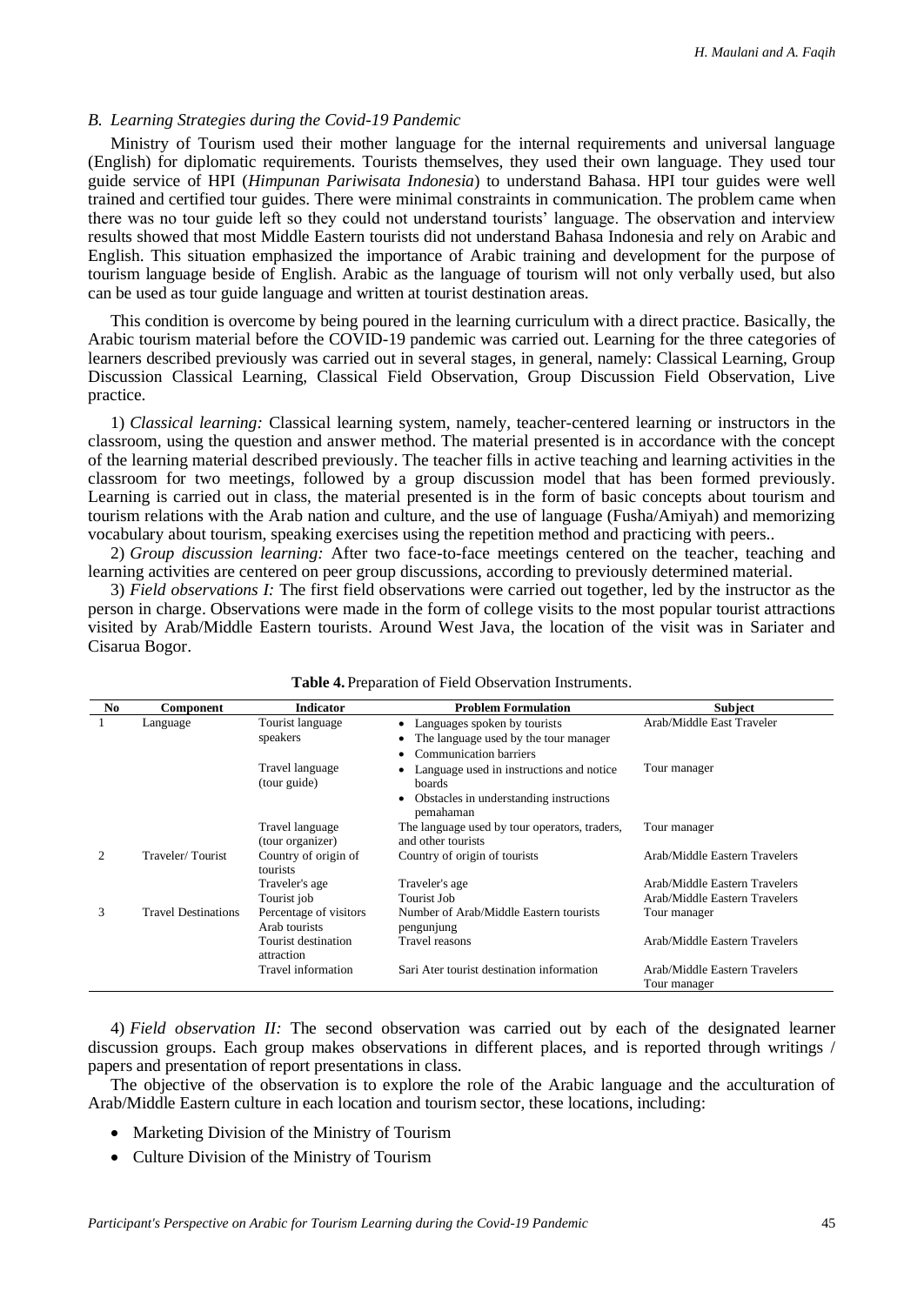- Travel Business, Hajj and Umrah Travel
- Middle Eastern Restaurant
- Sharia Hotels

5) *Live practice:* Direct practice is direct practice in the form of conversations with native Arabic-speaking tourists at Department Stores, restaurants, or tourist attractions. Conversation content in the form of introductions and asking the address of the tourist, place of residence in Indonesia, reasons for visiting, travel, and impressions of Indonesian tourism.

In addition to nature tourism, culinary tour became Middle Eastern tourists' favorite. The establishment of a restaurant or place to eat with Middle Eastern flavor became the solution of several problems as the tongue of Middle Eastern tourists who were considered very difficult to accept the culinary taste of other countries and strong spice flavor. Apart from the tourist attraction, the appearance of this dining place became an attraction for other and even native tourists.

The use of direct practice is emphasized by the opinion that communicative abilities emphasize the importance of enriching and enhancing students' personal experiences in learning in the classroom and linking them with activities outside the classroom. In particular, classroom learning can be applied in the form of exercises in groups of learners that will increase interaction in the use of language, for example: games, simulations, dramas, projects, interviews, jigsaws, brainstorming, and so on. Many efforts to improve the process of learning foreign languages in communicative interactions encourage awareness and foster innovation in finding new solutions in language teaching [22].

Changes in strategy were made based on the state of the COVID-19 pandemic, efforts to maintain the health and safety of students became the government's main reference in providing education. The learning strategy is adapted from the social, individual, and geographical conditions of each individual participant as a learning participant. Broadly speaking, the conditions for changing post-pandemic learning strategies can be explained in outline, including:

First, exploring technology information is not just zoom or google meet as a virtual face-to-face medium, 8 out of 10 participants admit that they like social media platforms as an alternative to learning demonstrations. This is because participants often interact with friends on social media

*I feel bored if I keep zooming or google meet, especially if it sucks up a lot of internet quota. Friends also all have social media channels, so it's more appropriate and more willing to listen to presentations via social media, it's fun and we can say we are traveling online (Alb#4 interview via Whatsapp).*

Second, adapting to the uneven condition of internet service availability. 3 of the participants often experience internet signal service problems, and 1 participant even has difficulty getting internet service due to the geographical conditions of the area. This condition must be understood but also cannot be allowed because the right to learn from the person concerned remains the same as other friends. Teamwork, and the ethos of learning from those concerned by finding areas that can reach signal access have become a habit.

*I have to go to the city first, the distance to the city is 30 minutes, in my city I ride in a shop owned by a relative of my mother's family, I can spend all day in the city to attend lectures, unfortunately I can't every day because of the distance, and petrol too. the motorbike is occasionally used by my brother to work. It's sad, because the material is always left behind, so when I go to study I'm often confused because the material I got just last night, or I didn't go to college because of the internet signal (Syj#8, interview via WhatsApp).*

Third, adapt to virtual observations. Conditions are limited and even the closure of various tourist attractions, in addition to the limited space for people to travel, making observation activities not carried out directly but virtual. Furthermore, this research shows that it is time for all aspects and factors involved in immediate learning to improve their efforts to innovate learning strategies, especially for tourism, in this case Arabic tourism to obtain user-friendly learning strategies.

## **4. Conclusion**

The existence of Arabic as tourism language became human resources attractiveness and gained special attention to actualize an effective communication in the tourist market which is visited by many Arab and